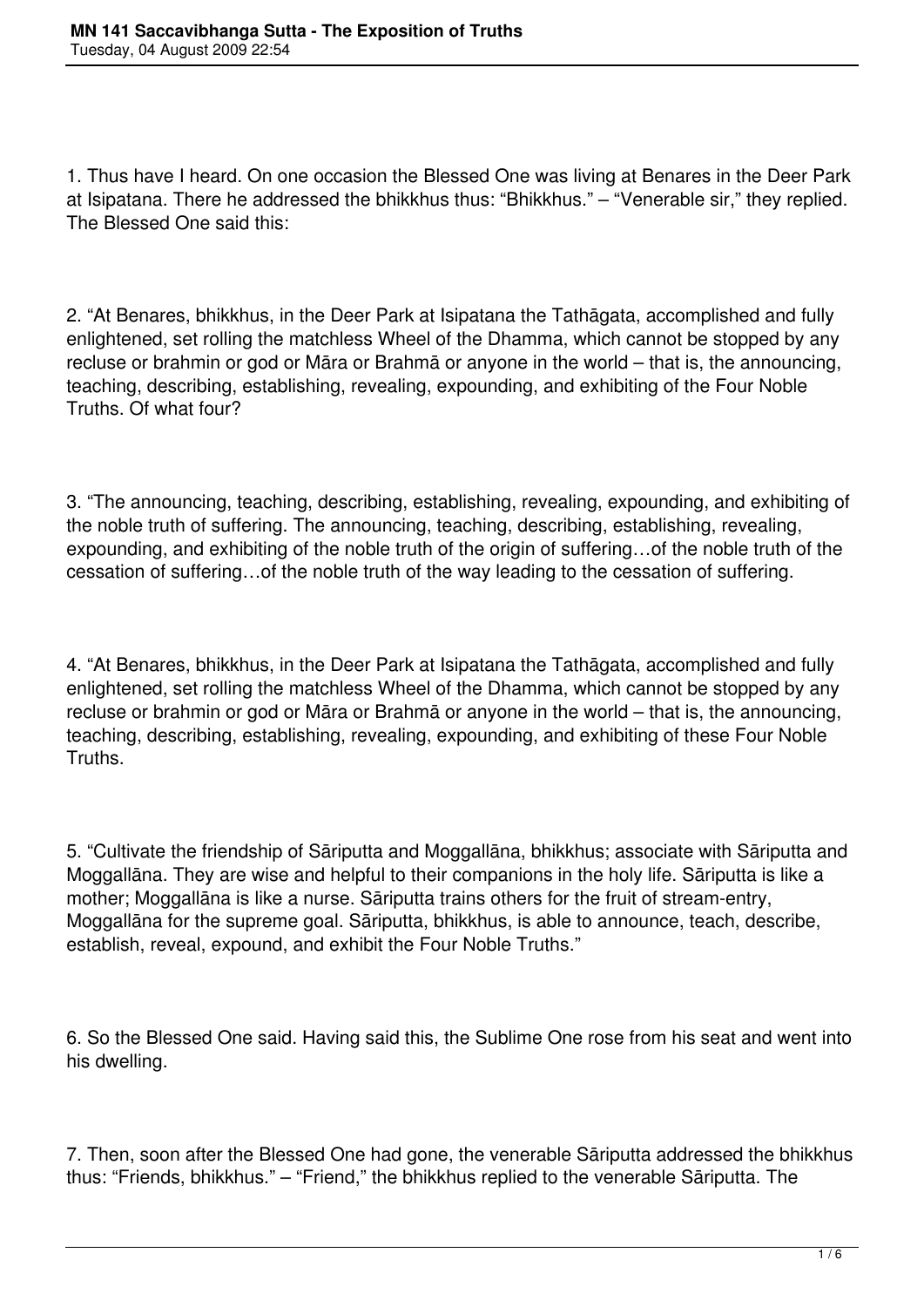venerable Sāriputta said this:

8. "At Benares, bhikkhus, in the Deer Park at Isipatana the Tathāgata, accomplished and fully enlightened, set rolling the matchless Wheel of the Dhamma…and exhibiting of the Four Noble Truths. Of what four?

9. "The announcing…and exhibiting of the noble truth of suffering…of the noble truth of the origin of suffering…of the noble truth of the cessation of suffering…of the noble truth of the way leading to the cessation of suffering.

10. "And what, friends, is the noble truth of suffering? Birth is suffering; ageing is suffering; death is suffering; sorrow, lamentation, pain, grief, and despair are suffering; not to obtain what one wants is suffering; in short, the five aggregates affected by clinging are suffering.

11. "And what, friends, is birth? The birth of beings into the various orders of beings, their coming to birth, precipitation [in a womb], generation, the manifestation of the aggregates, obtaining the bases for contact – this is called birth.

12. "And what, friends, is ageing? The ageing of beings in the various orders of beings, their old age, brokenness of teeth, grayness of hair, wrinkling of skin, decline of life, weakness of faculties – this is called ageing.

13. "And what, friends, is death? The passing of beings out of the various orders of beings, their passing away, dissolution, disappearance, dying, completion of time, dissolution of aggregates, laying down of the body – this is called death.

14. "And what, friends, is sorrow? The sorrow, sorrowing, sorrowfulness, inner sorrow, inner sorriness, of one who has encountered some misfortune or is affected by some painful state – this is called sorrow.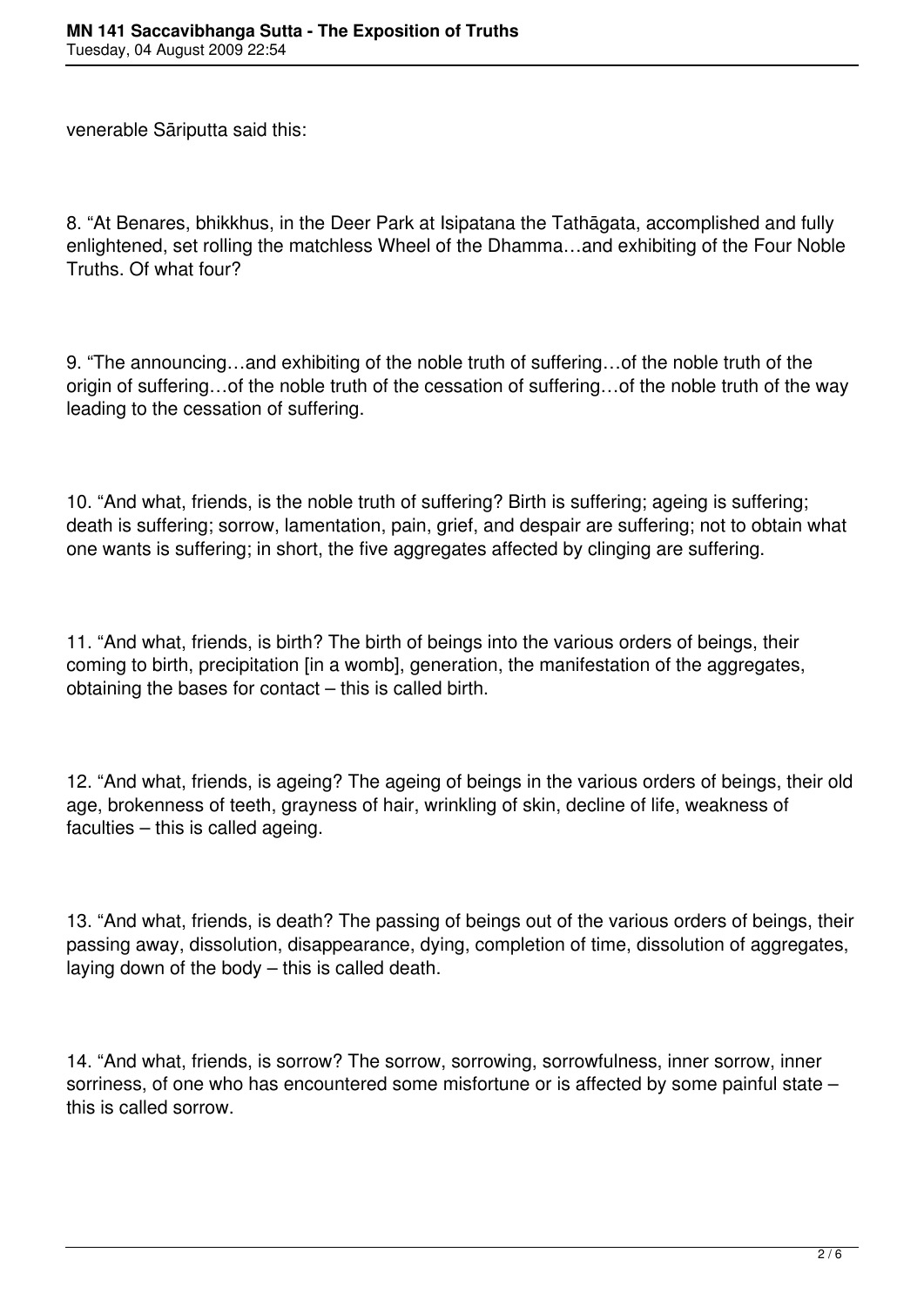15. "And what, friends, is lamentation? The wail and lament, wailing and lamenting, bewailing and lamentation, of one who has encountered some misfortune or is affected by some painful state – this is called lamentation.

16. "And what, friends, is pain? Bodily pain, bodily discomfort, painful, uncomfortable feeling born of bodily contact – this is called pain.

17. "And what, friends, is grief? Mental pain, mental discomfort, painful, uncomfortable feeling born of mental contact – this is called grief.

18. "And what, friends, is despair? The trouble and despair, the tribulation and desperation, of one who has encountered some misfortune or is affected by some painful state – this is called despair.

19. "And what, friends, is 'not to obtain what one wants is suffering'? To beings subject to birth there comes the wish: 'Oh, that we were not subject to birth! That birth would not come to us!' But this is not to be obtained by wishing, and not to obtain what one wants is suffering. To beings subject to ageing…subject to sickness…subject to death…subject to sorrow, lamentation, pain, grief, and despair, there comes the wish: 'Oh, that we were not subject to sorrow, lamentation, pain, grief, and despair! That sorrow, lamentation, pain, grief, and despair would not come to us!' But this is not to be obtained by wishing, and not to obtain what one wants is suffering.

20. "And what, friends, are the five aggregates affected by clinging that, in short, are suffering? They are: the material form aggregate affected by clinging, the feeling aggregate affected by clinging, the perception aggregate affected by clinging, the formations aggregate affected by clinging, and the consciousness aggregate affected by clinging. These are the five aggregates affected by clinging that, in short, are suffering. This is called the noble truth of suffering.

21. "And what, friends, is the noble truth of the origin of suffering? It is craving, which brings renewal of being, is accompanied by delight and lust, and delights in this and that; that is, craving for sensual pleasures, craving for being, and craving for non-being. This is called the noble truth of the origin of suffering.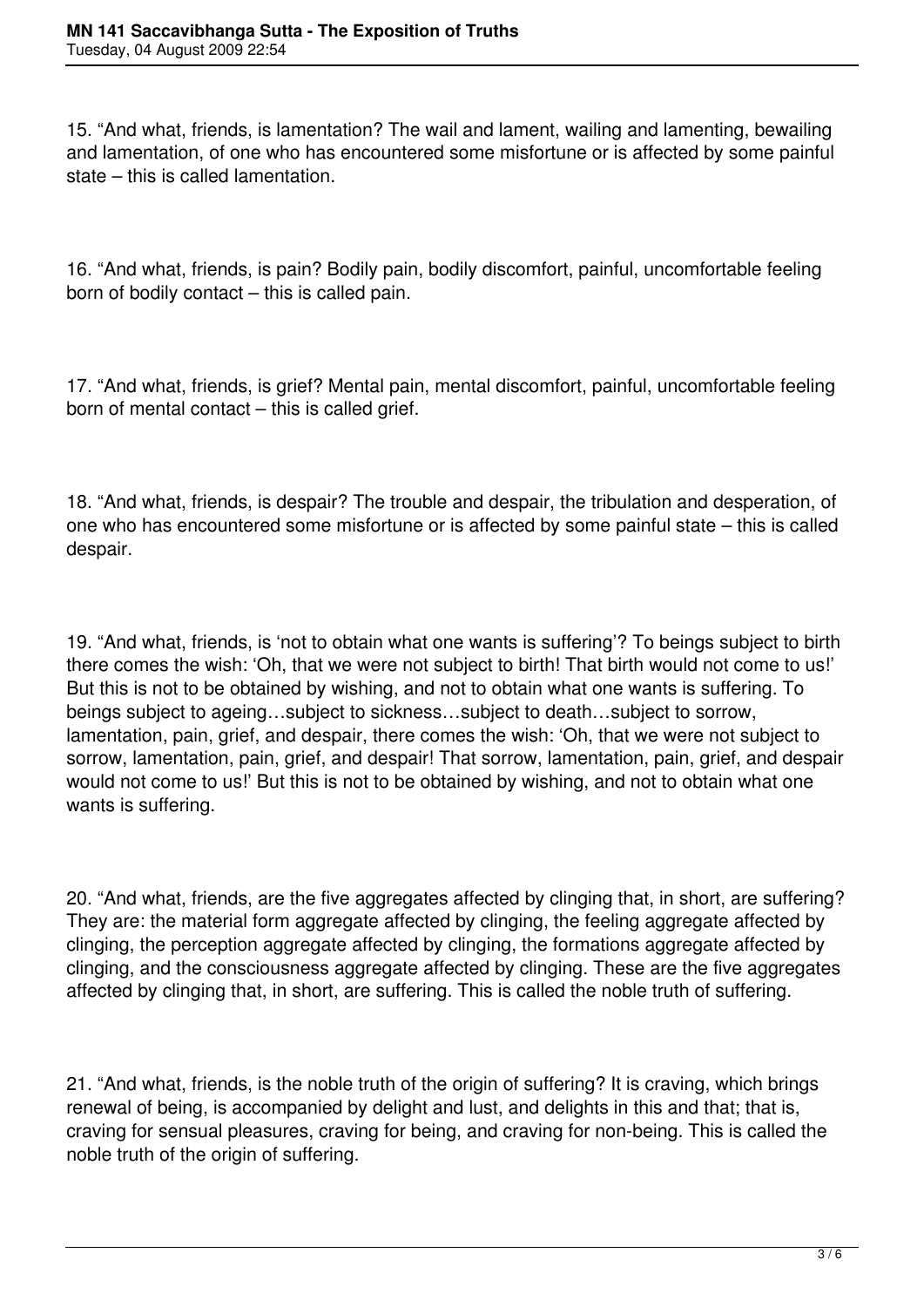22. "And what, friends, is the noble truth of the cessation of suffering? It is the remainderless fading away and ceasing, the giving up, relinguishing, letting go, and rejecting of that same craving. This is called the noble truth of the cessation of suffering.

23. "And what, friends, is the noble truth of the way leading to the cessation of suffering? It is just this Noble Eightfold Path; that is, right view, right intention, right speech, right action, right livelihood, right effort, right mindfulness, and right concentration.

24. "And what, friends, is right view? Knowledge of suffering, knowledge of the origin of suffering, knowledge of the cessation of suffering, and knowledge of the way leading to the cessation of suffering – this is called right view.

25. "And what, friends, is right intention? Intention of renunciation, intention of non-ill will, and intention of non-cruelty – this is called right intention.

26. "And what, friends, is right speech? Abstaining from false speech, abstaining from malicious speech, abstaining from harsh speech, and abstaining from idle chatter – this is called right speech.

27. "And what, friends, is right action? Abstaining from killing living beings, abstaining from taking what is not given, and abstaining from misconduct in sensual pleasures – this is called right action.

28. "And what, friends, is right livelihood? Here a noble disciple, having abandoned wrong livelihood, earns his living by right livelihood – this is called right livelihood.

29. "And what, friends, is right effort? Here a bhikkhu awakens zeal for the non-arising of unarisen evil unwholesome states, and he makes effort, arouses energy, exerts his mind, and strives. He awakens zeal for the abandoning of arisen evil unwholesome states, and he makes effort, arouses energy, exerts his mind, and strives. He awakens zeal for the arising of unarisen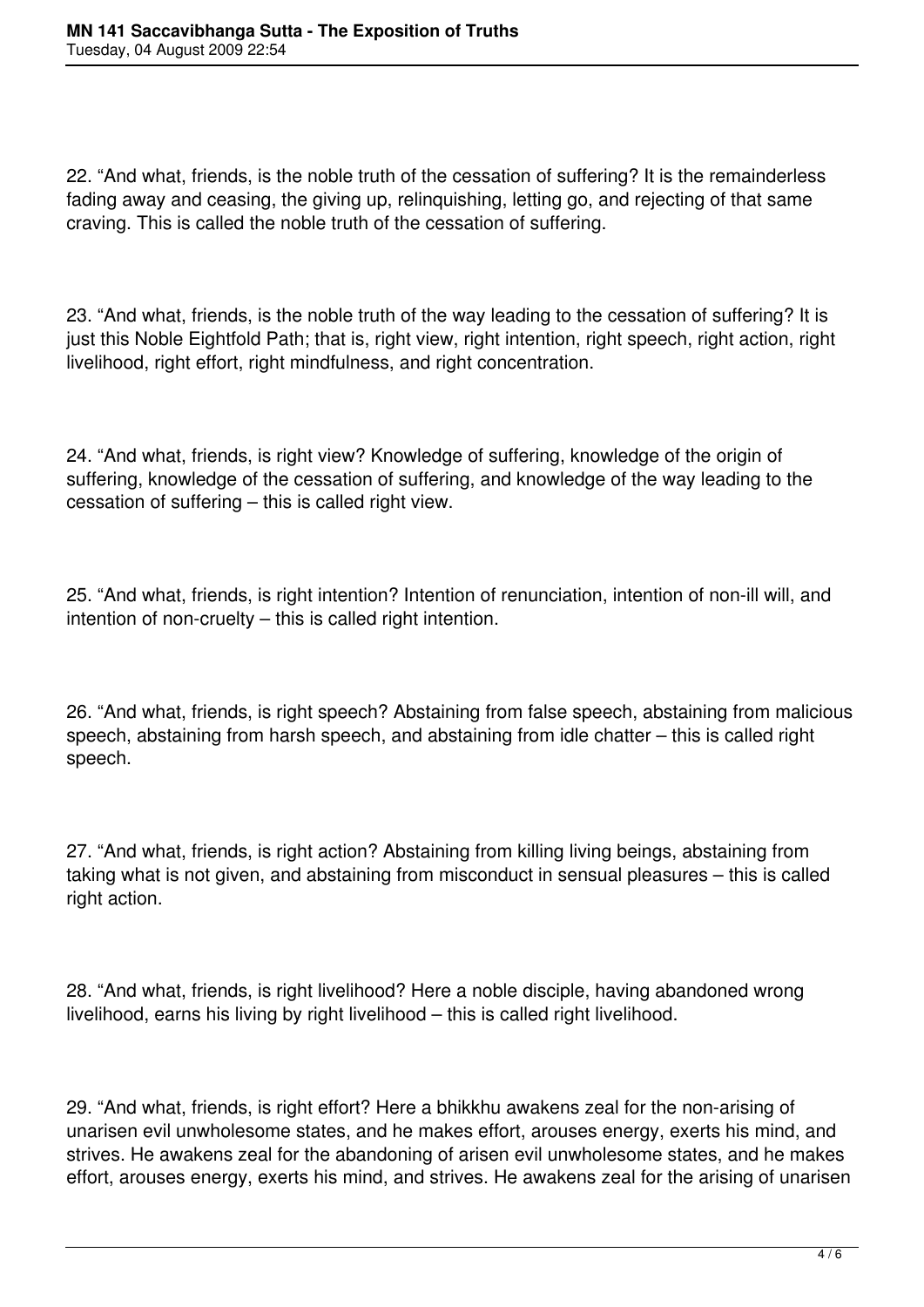wholesome states, and he makes effort, arouses energy, exerts his mind, and strives. He awakens zeal for the continuance, non-disappearance, strengthening, increase, and fulfillment by development of arisen wholesome states, and he makes effort, arouses energy, exerts his mind, and strives. This is called right effort.

30. "And what, friends, is right mindfulness? Here a bhikkhu abides contemplating the body as a body, ardent, fully aware, and mindful, having put away covetousness and grief for the world. He abides contemplating feelings as feelings, ardent, fully aware, and mindful, having put away covetousness and grief for the world. He abides contemplating mind as mind, ardent, fully aware, and mindful, having put away covetousness and grief for the world. He abides contemplating mind-objects as mind-objects, ardent, fully aware, and mindful, having put away covetousness and grief for the world. This is called right mindfulness.

31. "And what, friends, is right concentration? Here, quite secluded from sensual pleasures, secluded from unwholesome states, a bhikkhu enters upon and abides in the first jhāna, which is accompanied by applied and sustained thought, with rapture and pleasure born of seclusion. With the stilling of applied and sustained thought, he enters upon and abides in the second jhāna, which has self-confidence and singleness of mind without applied and sustained thought, with rapture and pleasure born of concentration. With the fading away as well of rapture, he abides in equanimity, and mindful and fully aware, still feeling pleasure with the body, he enters upon and abides in the third jhāna, on account of which noble ones announce: 'He has a pleasant abiding who has equanimity and is mindful.' With the abandoning of pleasure and pain, and with the previous disappearance of joy and grief, he enters upon and abides in the fourth jhāna, which has neither-pain-nor-pleasure and purity of mindfulness due to equanimity. This is called right concentration.

"This is called the noble truth of the way leading to the cessation of suffering.

32. "At Benares, friends, in the Deer Park at Isipatana the Tathāgata, accomplished and fully enlightened, set rolling the matchless Wheel of the Dhamma, which cannot be stopped by any recluse or brahmin or god or Māra or Brahmā or anyone in the world – that is, the announcing, teaching, describing, establishing, revealing, expounding, and exhibiting of these Four Noble Truths."

That is what the venerable Sāriputta said. The bhikkhus were satisfied and delighted in the venerable Sāriputta's words.